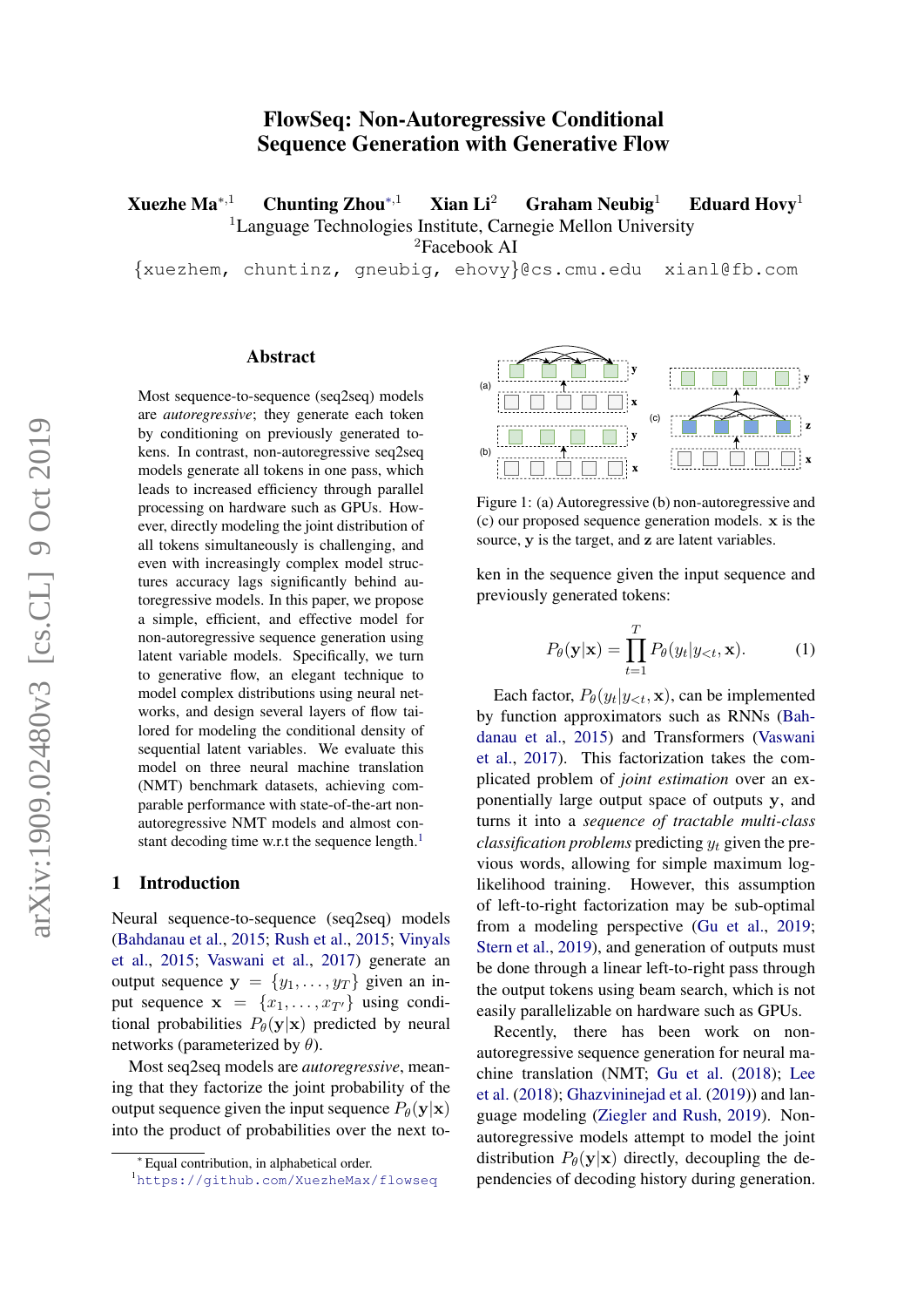<span id="page-1-0"></span>A naïve solution is to assume that each token of the target sequence is independent given the input:

$$
P_{\theta}(\mathbf{y}|\mathbf{x}) = \prod_{t=1}^{T} P_{\theta}(y_t|\mathbf{x}).
$$
 (2)

Unfortunately, the performance of this simple model falls far behind autoregressive models, as seq2seq tasks usually do have strong conditional dependencies between output variables [\(Gu et al.,](#page-9-2) [2018\)](#page-9-2). This problem can be mitigated by introducing a latent variable z to model these conditional dependencies:

<span id="page-1-1"></span>
$$
P_{\theta}(\mathbf{y}|\mathbf{x}) = \int_{\mathbf{z}} P_{\theta}(\mathbf{y}|\mathbf{z}, \mathbf{x}) p_{\theta}(\mathbf{z}|\mathbf{x}) d\mathbf{z}, \quad (3)
$$

where  $p_{\theta}(\mathbf{z}|\mathbf{x})$  is the prior distribution over latent z and  $P_{\theta}(\mathbf{y}|\mathbf{z}, \mathbf{x})$  is the "generative" distribution (a.k.a decoder). Non-autoregressive generation can be achieved by the following independence assumption in the decoding process:

$$
P_{\theta}(\mathbf{y}|\mathbf{z}, \mathbf{x}) = \prod_{t=1}^{T} P_{\theta}(y_t|\mathbf{z}, \mathbf{x}).
$$
 (4)

[Gu et al.](#page-9-2) [\(2018\)](#page-9-2) proposed a z representing fertility scores specifying the number of output words each input word generates, significantly improving the performance over Eq. [\(2\)](#page-1-0). But the performance still falls behind state-of-the-art autoregressive models due to the limited expressiveness of fertility to model the interdependence between words in y.

In this paper, we propose a simple, effective, and efficient model, FlowSeq, which models expressive prior distribution  $p_{\theta}(\mathbf{z}|\mathbf{x})$  using a powerful mathematical framework called generative flow [\(Rezende and Mohamed,](#page-10-5) [2015\)](#page-10-5). This framework can elegantly model complex distributions, and has obtained remarkable success in modeling continuous data such as images and speech through efficient density estimation and sampling [\(Kingma and Dhariwal,](#page-9-5) [2018;](#page-9-5) [Prenger et al.,](#page-10-6) [2019;](#page-10-6) [Ma and Hovy,](#page-9-6) [2019\)](#page-9-6). Based on this, we posit that generative flow also has potential to introduce more meaningful latent variables z in the nonautoregressive generation in Eq. [\(3\)](#page-1-1).

FlowSeq is a *flow-based sequence-to-sequence* model, which is (to our knowledge) the first non-autoregressive seq2seq model utilizing generative flows. It allows for efficient parallel decoding while modeling the joint distribution of the output sequence. Experimentally, on three benchmark datasets for machine translation – WMT2014, WMT2016 and IWSLT-2014, FlowSeq achieves comparable performance with state-of-the-art non-autoregressive models, and almost constant decoding time w.r.t. the sequence length compared to a typical left-to-right Transformer model, which is super-linear.

## 2 Background

As noted above, incorporating expressive latent variables z is essential to decouple the dependencies between tokens in the target sequence in non-autoregressive models. However, in order to model all of the complexities of sequence generation to the point that we can read off all of the words in the output in an independent fashion (as in Eq. [\(4\)](#page-1-2)), the prior distribution  $p_{\theta}(\mathbf{z}|\mathbf{x})$  will necessarily be quite complex. In this section, we describe generative flows [\(Rezende and Mohamed,](#page-10-5) [2015\)](#page-10-5), an effective method for arbitrary modeling of complicated distributions, before describing how we apply them to sequence-to-sequence generation in §[3.](#page-2-0)

## <span id="page-1-2"></span>2.1 Flow-based Generative Models

Put simply, flow-based generative models work by transforming a simple distribution (e.g. a simple Gaussian) into a complex one (e.g. the complex prior distribution over z that we want to model) through a chain of invertible transformations.

Formally, a set of latent variables  $v \in \Upsilon$  are introduced with a simple prior distribution  $p_{\Upsilon}(v)$ . We then define a bijection function  $f : \mathcal{Z} \to \Upsilon$ (with  $g = f^{-1}$ ), whereby we can define a generative process over variables z:

<span id="page-1-4"></span>
$$
\begin{array}{rcl}\n\boldsymbol{v} & \sim & p_{\Upsilon}(\boldsymbol{v}) \\
\mathbf{z} & = & g_{\theta}(\boldsymbol{v}).\n\end{array} \tag{5}
$$

An important insight behind flow-based models is that given this bijection function, the change of variable formula defines the model distribution on  $z \in \mathcal{Z}$  by:

<span id="page-1-3"></span>
$$
p_{\theta}(\mathbf{z}) = p_{\Upsilon}(f_{\theta}(\mathbf{z})) \left| \det(\frac{\partial f_{\theta}(\mathbf{z})}{\partial \mathbf{z}}) \right|.
$$
 (6)

Here  $\frac{\partial f_{\theta}(\mathbf{z})}{\partial \mathbf{z}}$  is the Jacobian matrix of  $f_{\theta}$  at z.

Eq. [\(6\)](#page-1-3) provides a way to calculate the (complex) density of z by calculating the (simple) density of  $v$  and the Jacobian of the transformation from  $z$  to  $v$ . For efficiency purposes, flowbased models generally use certain types of transformations  $f_{\theta}$  where both the inverse functions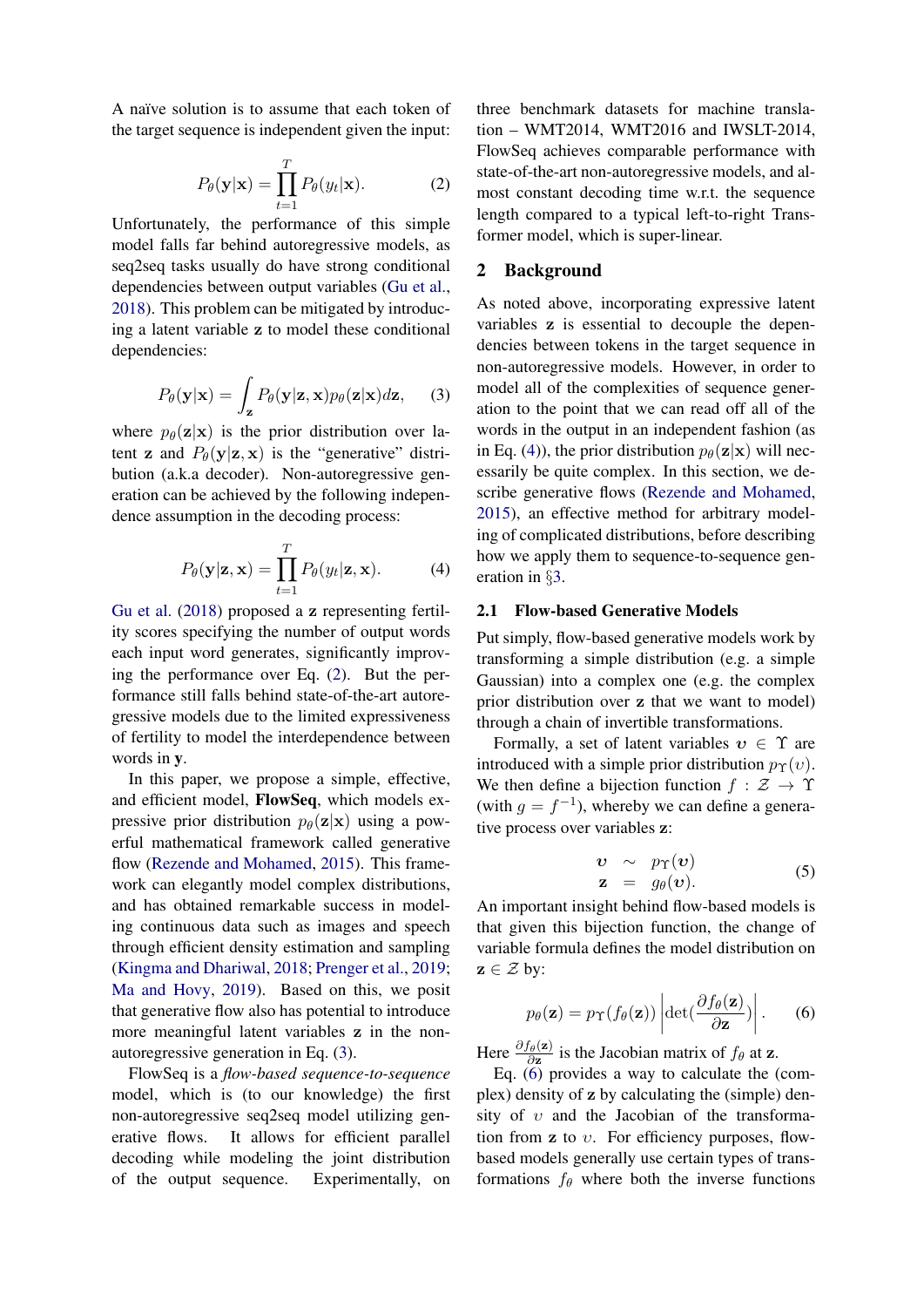$g_{\theta}$  and the Jacobian determinants are tractable to compute. A stacked sequence of such invertible transformations is also called a (normalizing) *flow* [\(Rezende and Mohamed,](#page-10-5) [2015\)](#page-10-5):

$$
\mathbf{z} \xleftrightarrow[0]{f_1}_{g_1} H_1 \xleftrightarrow[0]{f_2}_{g_2} H_2 \xleftrightarrow[0]{f_3}_{g_3} \cdots \xleftrightarrow[0]{f_K}_{g_K} \mathbf{v},
$$

where  $f = f_1 \circ f_2 \circ \cdots \circ f_K$  is a flow of K transformations (omitting  $\theta$ s for brevity).

#### <span id="page-2-1"></span>2.2 Variational Inference and Training

In the context of maximal likelihood estimation (MLE), we wish to minimize the negative loglikelihood of the parameters:

$$
\min_{\theta \in \Theta} \frac{1}{N} \sum_{i=1}^{N} -\log P_{\theta}(\mathbf{y}^{i} | \mathbf{x}^{i}), \tag{7}
$$

where  $D = \{(\mathbf{x}^i, \mathbf{y}^i)\}_{i=1}^N$  is the set of training data. However, the likelihood  $P_{\theta}(\mathbf{y}|\mathbf{x})$  after marginalizing out latent variables z (LHS in Eq. [\(3\)](#page-1-1)) is intractable to compute or differentiate directly. Variational inference [\(Wainwright et al.,](#page-10-7) [2008\)](#page-10-7) provides a solution by introducing a parametric *inference model*  $q_{\phi}(\mathbf{z}|\mathbf{y}, \mathbf{x})$  (a.k.a posterior) which is then used to approximate this integral by sampling individual examples of z. These models then optimize the *evidence lower bound* (ELBO), which considers both the "reconstruction error"  $\log P_{\theta}(\mathbf{y}|\mathbf{z}, \mathbf{x})$  and KL-divergence between the posterior and the prior:

$$
\log P_{\theta}(\mathbf{y}|\mathbf{x}) \ge \mathbf{E}_{q_{\phi}(\mathbf{z}|\mathbf{y},\mathbf{x})}[\log P_{\theta}(\mathbf{y}|\mathbf{z},\mathbf{x})] - \mathrm{KL}(q_{\phi}(\mathbf{z}|\mathbf{y},\mathbf{x})||p_{\theta}(\mathbf{z}|\mathbf{x})).
$$
 (8)

Both inference model  $\phi$  and decoder  $\theta$  parameters are optimized according to this objective.

# <span id="page-2-0"></span>3 FlowSeq

We first overview FlowSeq's architecture (shown in Figure [2\)](#page-3-0) and training process here before detailing each component in following sections. Similarly to classic seq2seq models, at both training and test time FlowSeq first reads the whole input sequence x and calculates a vector for each word in the sequence, the source encoding.

At training time, FlowSeq's parameters are learned using a variational training paradigm overviewed in §[2.2.](#page-2-1) First, we draw samples of latent codes z from the current posterior  $q_{\phi}(\mathbf{z}|\mathbf{y}, \mathbf{x})$ . Next, we feed z together with source encodings into the decoder network and the prior flow

to compute the probabilities of  $P_{\theta}(\mathbf{y}|\mathbf{z}, \mathbf{x})$  and  $p_{\theta}(\mathbf{z}|\mathbf{x})$  for optimizing the ELBO (Eq. [\(8\)](#page-2-2)).

At test time, generation is performed by first sampling a latent code z from the prior flow by executing the generative process defined in Eq. [\(5\)](#page-1-4). In this step, the source encodings produced from the encoder are used as conditional inputs. Then the decoder receives both the sampled latent code z and the source encoder outputs to generate the target sequence y from  $P_{\theta}(\mathbf{y}|\mathbf{z}, \mathbf{x})$ .

## 3.1 Source Encoder

The source encoder encodes the source sequences into hidden representations, which are used in computing attention when generating latent variables in the posterior network and prior network as well as the cross-attention with decoder. Any standard neural sequence model can be used as its encoder, including RNNs [\(Bahdanau et al.,](#page-9-0) [2015\)](#page-9-0) or Transformers [\(Vaswani et al.,](#page-10-2) [2017\)](#page-10-2).

#### 3.2 Posterior

Generation of Latent Variables. The latent variables z are represented as a sequence of continuous random vectors  $\mathbf{z} = {\mathbf{z}_1, \dots, \mathbf{z}_T}$  with the same length as the target sequence y. Each  $z_t$  is a  $d_z$ -dimensional vector, where  $d_z$  is the dimension of the latent space. The posterior distribution  $q_{\phi}(\mathbf{z}|\mathbf{y}, \mathbf{x})$  models each  $\mathbf{z}_t$  as a diagonal Gaussian with learned mean and variance:

$$
q_{\phi}(\mathbf{z}|\mathbf{y}, \mathbf{x}) = \prod_{t=1}^{T} \mathcal{N}(\mathbf{z}_t | \mu_t(\mathbf{x}, \mathbf{y}), \sigma_t^2(\mathbf{x}, \mathbf{y})) \quad (9)
$$

<span id="page-2-2"></span>where  $\mu_t(\cdot)$  and  $\sigma_t(\cdot)$  are neural networks such as RNNs or Transformers.

Zero initialization. While we perform standard random initialization for most layers of the network, we initialize the last linear transforms that generate the  $\mu$  and  $\log \sigma^2$  values with zeros. This ensures that the posterior distribution as a simple normal distribution, which we found helps train very deep generative flows more stably.

Token Dropout. The motivation of introducing the latent variable z into the model is to model the uncertainty in the generative process. Thus, it is preferable that z capture contextual interdependence between tokens in y. However, there is an obvious local optimum where the posterior network generates a latent vector  $z_t$  that only encodes the information about the corresponding target token  $y_t$ , and the decoder simply generates the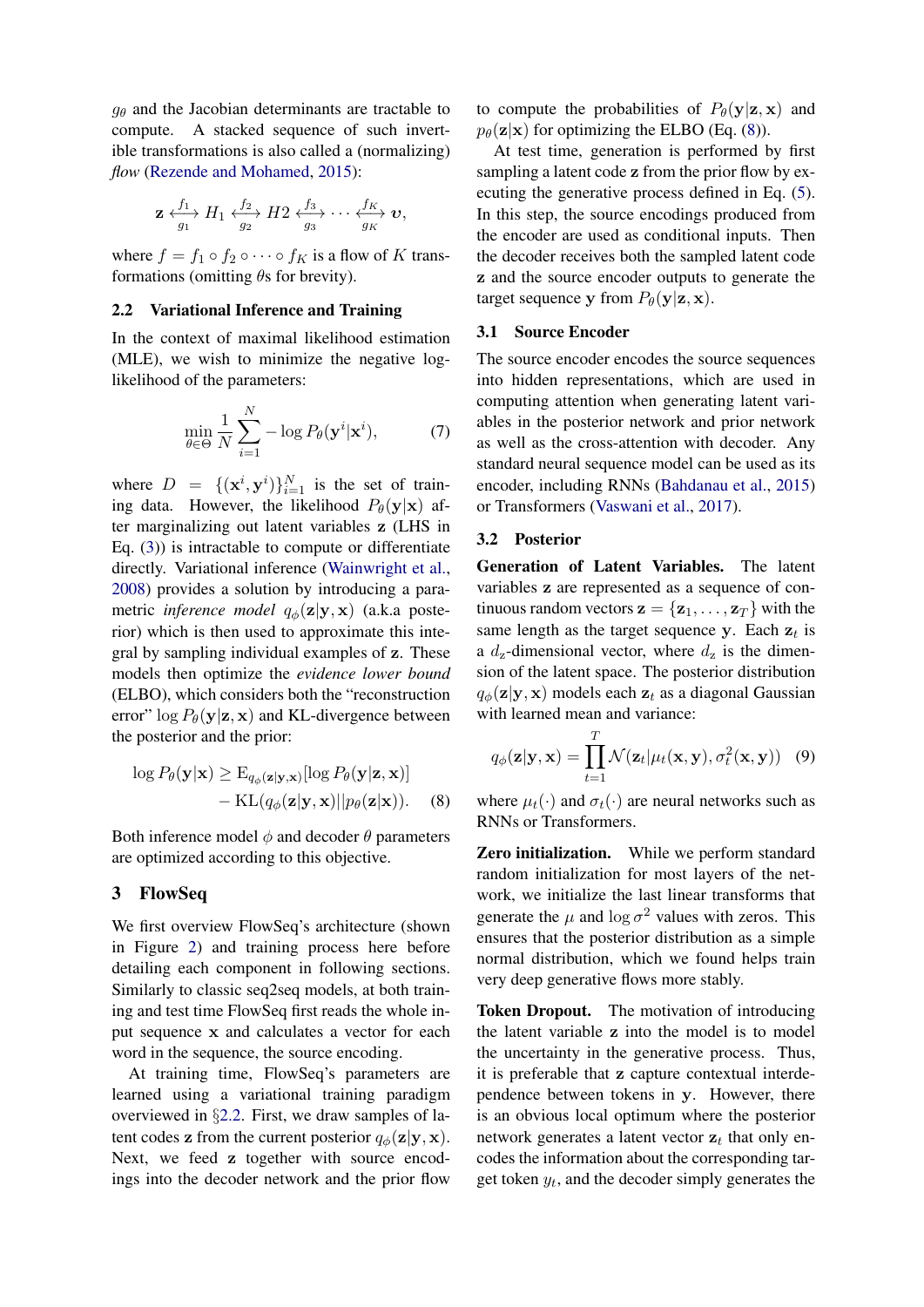<span id="page-3-0"></span>

Figure 2: Neural architecture of FlowSeq, including the encoder, the decoder and the posterior networks, together with the multi-scale architecture of the prior flow. The architecture of each flow step is in Figure [3.](#page-4-0)

"correct" token at each step  $t$  with  $z_t$  as input. In this case, FlowSeq reduces to the baseline model in Eq. [\(2\)](#page-1-0). To escape this undesired local optimum, we apply token-level dropout to randomly drop an entire token when calculating the posterior, to ensure the model also has to learn how to use contextual information. This technique is similar to the "masked language model" in previous studies [\(Melamud et al.,](#page-9-7) [2016;](#page-9-7) [Devlin et al.,](#page-9-8) [2018;](#page-9-8) [Ma et al.,](#page-9-9) [2018\)](#page-9-9).

## 3.3 Decoder

As the decoder, we take the latent sequence z as input, run it through several layers of a neural sequence model such as a Transformer, then directly predict the output tokens in y individually and independently. Notably, unlike standard seq2seq decoders, we do not perform causal masking to prevent attending to future tokens, making the model fully non-autoregressive.

## 3.4 Flow Architecture for Prior

The flow architecture is based on Glow [\(Kingma](#page-9-5) [and Dhariwal,](#page-9-5) [2018\)](#page-9-5). It consists of a series of steps of flow, combined in a multi-scale architecture (see Figure [2.](#page-3-0)) Each step of flow consists three types of elementary flows – actnorm, invertible multi-head linear, and coupling. Note that all three functions are invertible and conducive to calculation of log determinants (details in Appendix [A\)](#page-11-0).

Actnorm. The activation normalization layer (actnorm; [Kingma and Dhariwal](#page-9-5) [\(2018\)](#page-9-5)) is an alternative for batch normalization [\(Ioffe and](#page-9-10) [Szegedy,](#page-9-10) [2015\)](#page-9-10), that has mainly been used in the context of image data to alleviate problems in model training. Actnorm performs an affine transformation of the activations using a scale and bias parameter per feature for sequences:

$$
\mathbf{z}'_t = \mathbf{s} \odot \mathbf{z}_t + \mathbf{b}.\tag{10}
$$

Both **z** and **z'** are tensors of shape  $[T \times d_z]$  with time dimension t and feature dimension  $d_{\rm z}$ . The parameters are initialized such that over each feature  $z_t$  has zero mean and unit variance given an initial mini-batch of data.

Invertible Multi-head Linear Layers. To incorporate general permutations of variables along the feature dimension to ensure that each dimension can affect every other ones after a sufficient number of steps of flow, [Kingma and Dhariwal](#page-9-5) [\(2018\)](#page-9-5) proposed a trainable invertible  $1 \times 1$  convolution layer for 2D images. It is straightforward to apply similar transformations to sequential data:

$$
\mathbf{z}'_t = \mathbf{z}_t \mathbf{W},\tag{11}
$$

<span id="page-3-1"></span>where **W** is the weight matrix of shape  $[d_{z} \times d_{z}]$ . The log-determinant of this transformation is:

$$
\log \left\vert\det\left(\frac{\partial\mathrm{linear}(\mathbf{z};\mathbf{W})}{\partial \mathbf{z}}\right)\right\vert = T \cdot \log \left\vert\det(\mathbf{W})\right\vert
$$

The cost of computing  $\det(\mathbf{W})$  is  $O(d_{\rm z}^3)$ .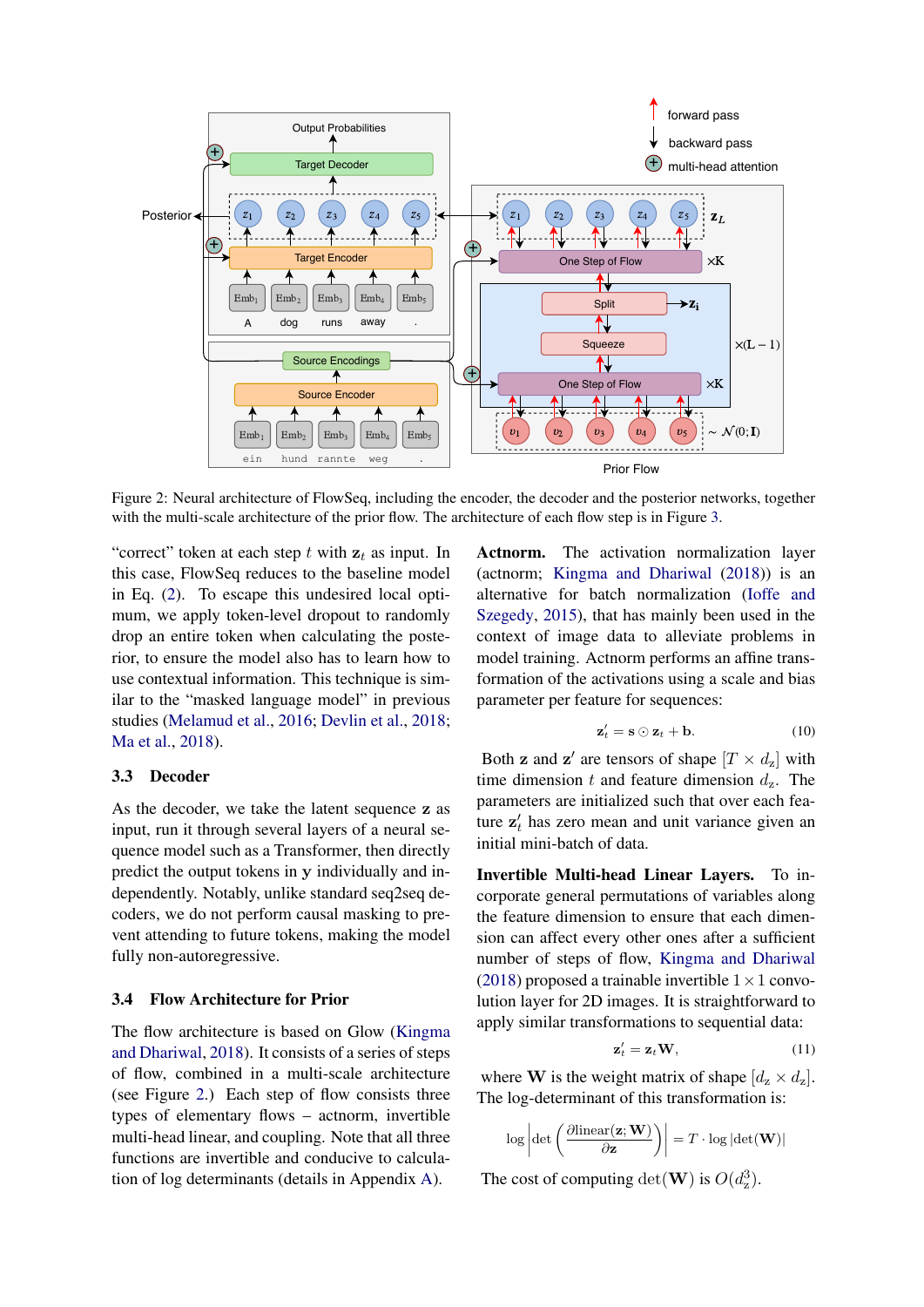<span id="page-4-0"></span>

Figure 3: (a) The architecture of one step of our flow. (b) The visualization of three split pattern for coupling layers, where the red color denotes  $z_a$  and the blue color denotes  $zv_b$ . (c) The attention-based architecture of the NN function in coupling layers.

Unfortunately,  $d_{z}$  in Seq2Seq generation is commonly large, e.g. 512, significantly slowing down the model for computing  $det(\mathbf{W})$ . To apply this to sequence generation, we propose a multihead invertible linear layer, which first splits each  $d_z$ -dimensional feature vector into h heads with dimension  $d_h = d_z/h$ . Then the linear transformation in [\(11\)](#page-3-1) is applied to each head, with  $d_h \times d_h$  weight matrix **W**, significantly reducing the dimension. For splitting of heads, one step of flow contains one linear layer with either rowmajor or column-major splitting format, and these steps with different linear layers are composed in an alternating pattern.

Affine Coupling Layers. To model interdependence across time steps, we use affine coupling layers [\(Dinh et al.,](#page-9-11) [2016\)](#page-9-11):

$$
\mathbf{z}_a, \mathbf{z}_b = \text{split}(\mathbf{z})
$$
  
\n
$$
\mathbf{z}'_a = \mathbf{z}_a
$$
  
\n
$$
\mathbf{z}'_b = \text{s}(\mathbf{z}_a, \mathbf{x}) \odot \mathbf{z}_b + \text{b}(\mathbf{z}_a, \mathbf{x})
$$
  
\n
$$
\mathbf{z}' = \text{concat}(\mathbf{z}'_a, \mathbf{z}'_b),
$$

where  $s(\mathbf{z}_a, \mathbf{x})$  and  $b(\mathbf{z}_a, \mathbf{x})$  are outputs of two neural networks with  $z_a$  and x as input. These are shown in Figure [3](#page-4-0) (c). In experiments, we implement  $s(\cdot)$  and  $b(\cdot)$  with one Transformer decoder layer [\(Vaswani et al.,](#page-10-2) [2017\)](#page-10-2): multi-head selfattention over  $z_a$ , followed by multi-head interattention over x, followed by a position-wise feedforward network. The input  $z_a$  is fed into this layer in one pass, without causal masking.

As in [Dinh et al.](#page-9-11) [\(2016\)](#page-9-11), the split() function splits z the input tensor into two halves, while the concat operation performs the corresponding reverse concatenation operation. In our architecture, three types of split functions are used, based on

the split dimension and pattern. Figure [3](#page-4-0) (b) illustrates the three splitting types. The first type of split groups z along the time dimension on alternate indices. In this case, FlowSeq mainly models the interactions between time-steps. The second and third types of splits perform on the feature dimension, with continuous and alternate patterns, respectively. For each type of split, we alternate  $z_a$ and  $z<sub>b</sub>$  to increase the flexibility of the split function. Different types of affine coupling layers alternate in the flow, similar to the linear layers.

Multi-scale Architecture. We follow [Dinh et al.](#page-9-11) [\(2016\)](#page-9-11) in implementing a multi-scale architecture using the squeezing operation on the feature dimension, which has been demonstrated helpful for training deep flows. Formally, each scale is a combination of several steps of the flow (see Figure [3](#page-4-0) (a)). After each scale, the model drops half of the dimensions with the third type of split in Figure [3](#page-4-0) (b) to reduce computational and memory cost, outputting the tensor with shape  $[T \times \frac{d}{2}]$  $\frac{d}{2}$ . Then the squeezing operation transforms the  $T \times \frac{d}{2}$  $rac{a}{2}$  tensor into an  $\frac{T}{2} \times d$  one as the input of the next scale. We pad each sentence with **EOS** tokens to ensure  $T$  is divisible by 2. The right component of Figure [2](#page-3-0) illustrates the multi-scale architecture.

#### <span id="page-4-1"></span>3.5 Predicting Target Sequence Length

In autoregressive seq2seq models, it is natural to determine the length of the sequence dynamically by simply predicting a special EOS token. However, for FlowSeq to predict the entire sequence in parallel, it needs to know its length in advance to generate the latent sequence z. Instead of predicting the absolute length of the target sequence, we predict the length difference between source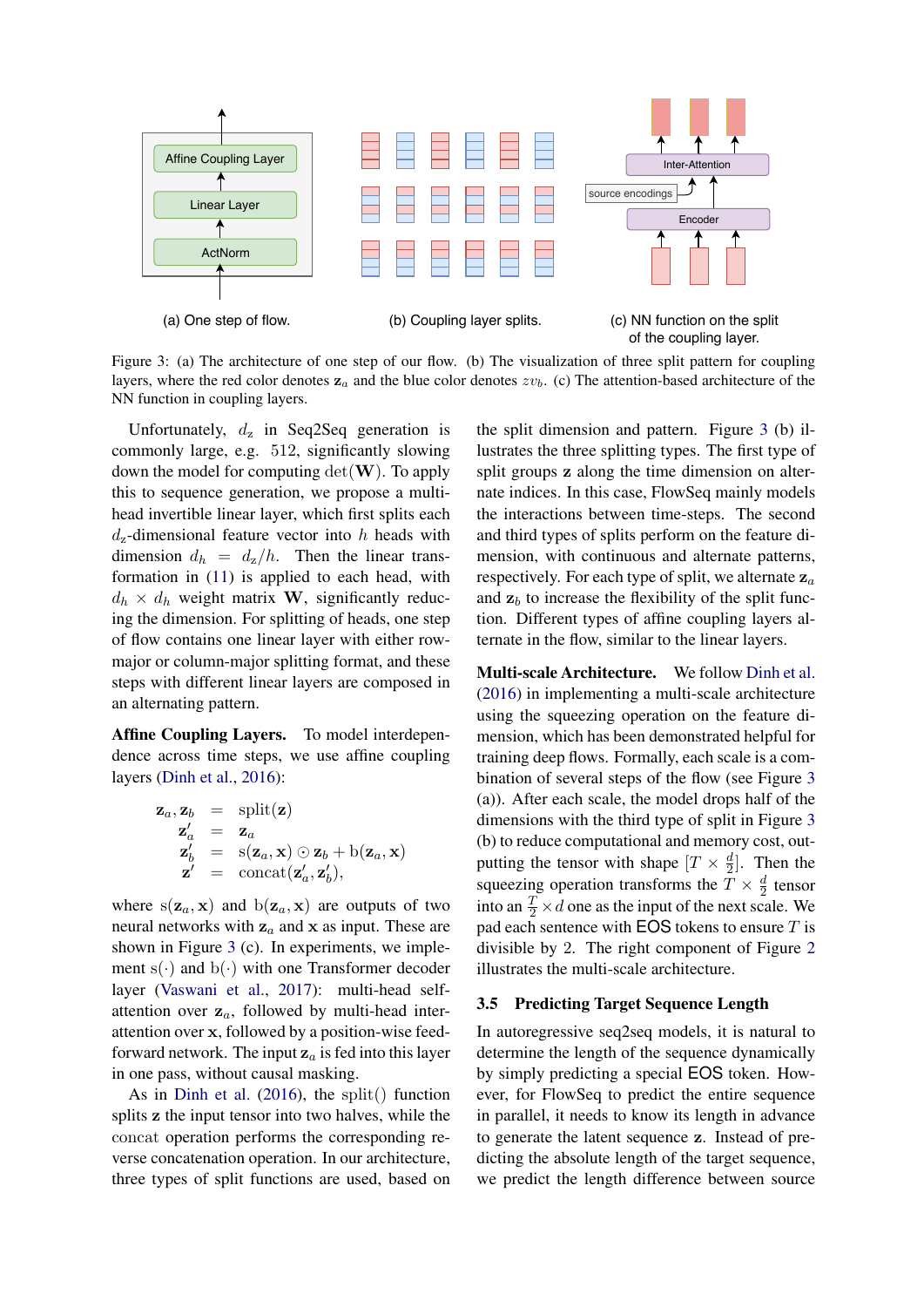and target sequences using a classifier with a range of [−20, 20]. Numbers in this range are predicted by max-pooling the source encodings into a single vector,<sup>[2](#page-5-0)</sup> running this through a linear layer, and taking a softmax. This classifier is learned jointly with the rest of the model.

## 3.6 Decoding Process

At inference time, the model needs to identify the sequence with the highest conditional probability by marginalizing over all possible latent variables (see Eq. [\(3\)](#page-1-1)), which is intractable in practice. We propose three approximating decoding algorithms to reduce the search space.

Argmax Decoding. Following [Gu et al.](#page-9-2) [\(2018\)](#page-9-2), one simple and effective method is to select the best sequence by choosing the highest-probability latent sequence z:

$$
\mathbf{z}^* = \underset{\mathbf{z} \in \mathcal{Z}}{\operatorname{argmax}} p_{\theta}(\mathbf{z}|\mathbf{x})
$$
  

$$
\mathbf{y}^* = \underset{\mathbf{y}}{\operatorname{argmax}} P_{\theta}(\mathbf{y}|\mathbf{z}^*, \mathbf{x})
$$

where identifying y<sup>\*</sup> only requires independently maximizing the local probability for each output position (see Eq. [4\)](#page-1-2).

Noisy Parallel Decoding (NPD). A more accurate approximation of decoding, proposed in [Gu](#page-9-2) [et al.](#page-9-2) [\(2018\)](#page-9-2), is to draw samples from the latent space and compute the best output for each latent sequence. Then, a pre-trained autoregressive model is adopted to rank these sequences. In FlowSeq, different candidates can be generated by sampling different target lengths or different samples from the prior, and both of the strategies can be batched via masks during decoding. In our experiments, we first select the top  $l$  length candidates from the length predictor in §[3.5.](#page-4-1) Then, for each length candidate we use  $r$  random samples from the prior network to generate output sequences, yielding a total of  $l \times r$  candidates.

Importance Weighted Decoding (IWD) The third approximating method is based on the *lower bound of importance weighted estimation* [\(Burda](#page-9-12) [et al.,](#page-9-12) [2015\)](#page-9-12). Similarly to NPD, IWD first draws samples from the latent space and computes the best output for each latent sequence. Then, IWD ranks these candidate sequences with K importance samples:

$$
\mathbf{z}_{i} \sim p_{\theta}(\mathbf{z}|\mathbf{x}), \forall i = 1, ..., N
$$
  
\n
$$
\hat{\mathbf{y}}_{i} = \operatorname*{argmax}_{\mathbf{y}} P_{\theta}(\mathbf{y}|\mathbf{z}_{i}, \mathbf{x})
$$
  
\n
$$
\mathbf{z}_{i}^{(k)} \sim q_{\phi}(\mathbf{z}|\hat{\mathbf{y}}_{i}, \mathbf{x}), \forall k = 1, ..., K
$$
  
\n
$$
P(\hat{\mathbf{y}}_{i}|\mathbf{x}) \approx \frac{1}{K} \sum_{k=1}^{K} \frac{P_{\theta}(\hat{\mathbf{y}}_{i}|\mathbf{z}_{i}^{(k)}, \mathbf{x})p_{\theta}(\mathbf{z}_{i}^{(k)}|\mathbf{x})}{q_{\phi}(\mathbf{z}_{i}^{(k)}|\hat{\mathbf{y}}_{i}, \mathbf{x})}
$$

IWD does not rely on a separate pre-trained model, though it significantly slows down the decoding speed. The detailed comparison of these three decoding methods is provided in §[4.2.](#page-6-0)

#### 3.7 Discussion

Different from the architecture proposed in [Ziegler](#page-10-4) [and Rush](#page-10-4) [\(2019\)](#page-10-4), the architecture of FlowSeq is not using any autoregressive flow [\(Kingma et al.,](#page-9-13) [2016;](#page-9-13) [Papamakarios et al.,](#page-10-8) [2017\)](#page-10-8), yielding a truly non-autoregressive model with both efficient density estimation and generation. Note that FlowSeq remains non-autoregressive even if we use an RNN in the architecture because RNN is only used to encode a complete sequence of codes and all the input tokens can be fed into the RNN in parallel. This makes it possible to use highly-optimized implementations of RNNs such as those provided by  $cuDNN<sup>3</sup>$  $cuDNN<sup>3</sup>$  $cuDNN<sup>3</sup>$ . Thus while RNNs do experience some drop in speed, it is less extreme than that experienced when using autoregressive models.

#### 4 Experiments

## 4.1 Experimental Setups

Translation Datasets We evaluate FlowSeq on three machine translation benchmark datasets: WMT2014 DE-EN (around 4.5M sentence pairs), WMT2016 RO-EN (around 610K sentence pairs) and a smaller dataset IWSLT2014 DE-EN (around 150K sentence pairs) [\(Cettolo et al.,](#page-9-14) [2012\)](#page-9-14). We use scripts from fairseq [\(Ott et al.,](#page-9-15) [2019\)](#page-9-15) to preprocess WMT2014 and IWSLT2014, where the preprocessing steps follow [Vaswani et al.](#page-10-2) [\(2017\)](#page-10-2) for WMT2014. We use the data provided by [Lee et al.](#page-9-3) [\(2018\)](#page-9-3) for WMT2016. For both WMT datasets, the source and target languages share the same set of subword embeddings while for IWSLT2014 we use separate embeddings. During training, we filter out sentences longer than 80 for WMT dataset and 60 for IWSLT, respectively.

<span id="page-5-0"></span> $2$ We experimented with other methods such as meanpooling or taking the last hidden state and found no major difference in our experiments

<span id="page-5-1"></span><sup>3</sup> https://devblogs.nvidia.com/optimizing-recurrentneural-networks-cudnn-5/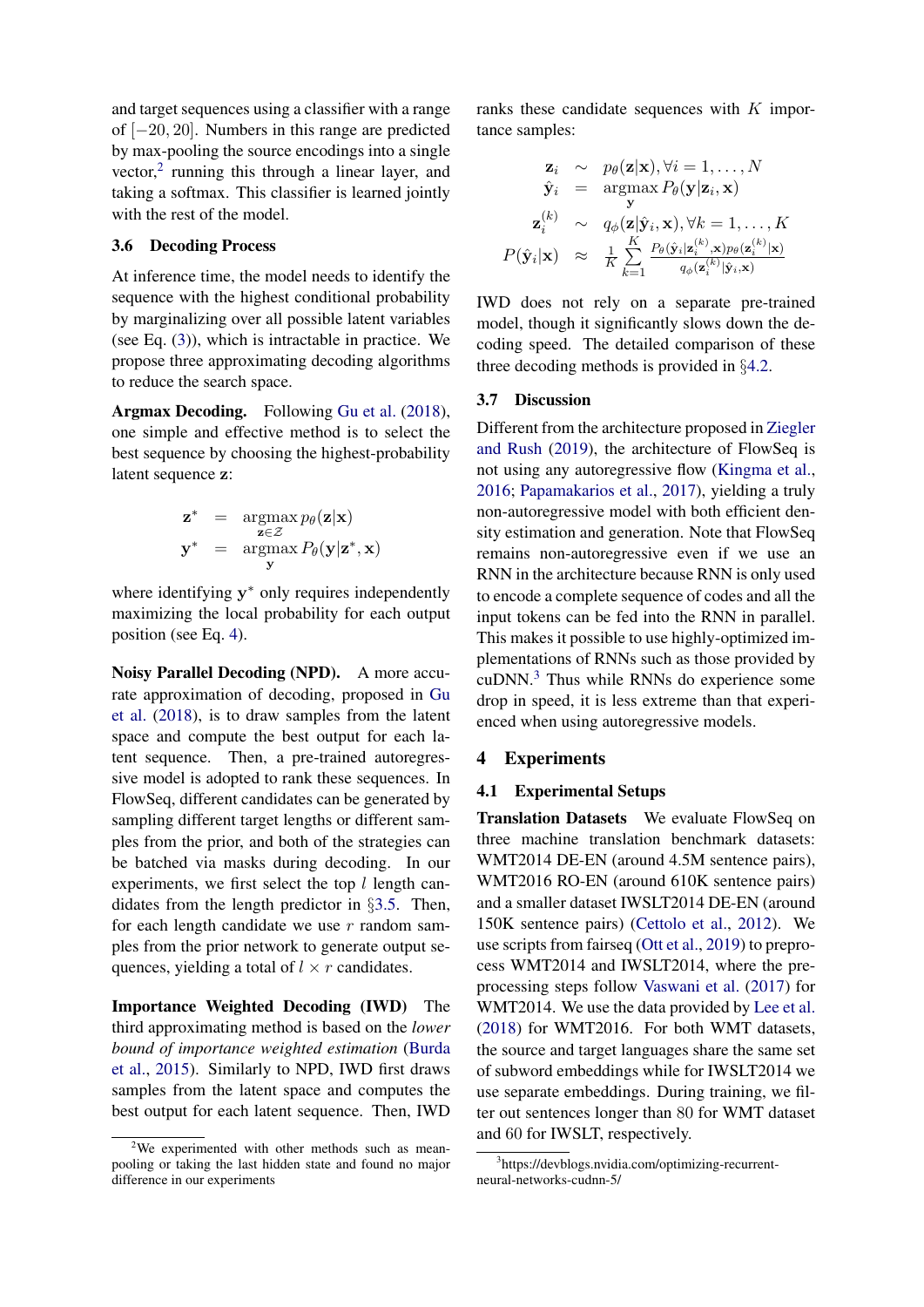<span id="page-6-1"></span>

|                        | <b>WMT2014</b> |       | <b>WMT2016</b> |              | <b>IWSLT2014</b> |  |  |
|------------------------|----------------|-------|----------------|--------------|------------------|--|--|
| <b>Models</b>          | <b>EN-DE</b>   | DE-EN | EN-RO          | <b>RO-EN</b> | DE-EN            |  |  |
| Raw Data               |                |       |                |              |                  |  |  |
| CMLM-base              | 10.88          |       | 20.24          |              |                  |  |  |
| LV NAR                 | 11.80          |       |                |              |                  |  |  |
| FlowSeq-base           | 18.55          | 23.36 | 29.26          | 30.16        | 24.75            |  |  |
| FlowSeq-large          | 20.85          | 25.40 | 29.86          | 30.69        |                  |  |  |
| Knowledge Distillation |                |       |                |              |                  |  |  |
| <b>NAT-IR</b>          | 13.91          | 16.77 | 24.45          | 25.73        | 21.86            |  |  |
| <b>CTC</b> Loss        | 17.68          | 19.80 | 19.93          | 24.71        |                  |  |  |
| NAT w/FT               | 17.69          | 21.47 | 27.29          | 29.06        | 20.32            |  |  |
| <b>NAT-REG</b>         | 20.65          | 24.77 |                |              | 23.89            |  |  |
| CMLM-small             | 15.06          | 19.26 | 20.12          | 20.36        |                  |  |  |
| CMLM-base              | 18.12          | 22.26 | 23.65          | 22.78        |                  |  |  |
| FlowSeq-base           | 21.45          | 26.16 | 29.34          | 30.44        | 27.55            |  |  |
| FlowSeq-large          | 23.72          | 28.39 | 29.73          | 30.72        |                  |  |  |

Table 1: BLEU scores on three MT benchmark datasets for FlowSeq with argmax decoding and baselines with purely non-autoregressive decoding methods. The first and second block are results of models trained w/w.o. knowledge distillation, respectively.

Modules and Hyperparameters We implement the encoder, decoder and posterior networks with standard (unmasked) Transformer layers [\(Vaswani et al.,](#page-10-2) [2017\)](#page-10-2). For WMT datasets, we use 8 attention heads, the encoder consists of 6 layers, and the decoder and posterior are composed of 4 layers. For IWSLT, we use 4 attention heads, the encoder has 5 layers, and decoder and posterior have 3 layers. The prior flow consists of 3 scales with the number of steps [48, 48, 16] from bottom to top. To dissect the impact of model dimension on translation quality and speed, we perform experiments on two versions of FlowSeq with  $d_{model}/d_{hidden} = 256/512$  (base) and  $d_{model}/d_{hidden} = 512/1024$  (large). More model details are provided in Appendix [B.](#page-11-1)

Optimization Parameter optimization is performed with the Adam optimizer [\(Kingma and Ba,](#page-9-16) [2014\)](#page-9-16) with  $\beta = (0.9, 0.999), \epsilon = 1e^{-8}$  and AMS-Grad [\(Reddi et al.,](#page-10-9) [2018\)](#page-10-9). Each mini-batch consist of 2048 sentences. The learning rate is initialized to  $5e - 4$ , and exponentially decays with rate 0.999995. The gradient clipping cutoff is 1.0. For all the FlowSeq models, we apply 0.1 label smoothing [\(Vaswani et al.,](#page-10-2) [2017\)](#page-10-2) and averaged the 5 best checkpoints to create the final model.

At the beginning of training, the posterior network is randomly initialized, producing noisy supervision to the prior. To mitigate this issue, we first set the weight of the KL term in the ELBO to zero for 30,000 updates to train the encoder, decoder and posterior networks. Then the KL weight

<span id="page-6-2"></span>

|                               | <b>WMT2014</b>         |       | <b>WMT2016</b> |              |  |
|-------------------------------|------------------------|-------|----------------|--------------|--|
| <b>Models</b>                 | <b>EN-DE</b>           | DE-EN | EN-RO          | <b>RO-EN</b> |  |
| Autoregressive Methods        |                        |       |                |              |  |
| Transformer-base              | 27.30                  |       |                |              |  |
| Our Implementation            | 27.16                  | 31.44 | 32.92          | 33.09        |  |
|                               | Raw Data               |       |                |              |  |
| CMLM-base (refinement 4)      | 22.06                  |       | 30.89          |              |  |
| CMLM-base (refinement 10)     | 24.65                  |       | 32.53          |              |  |
| FlowSeq-base (IWD $n = 15$ )  | 20.20                  | 24.63 | 30.61          | 31.50        |  |
| FlowSeq-base (NPD $n = 15$ )  | 20.81                  | 25.76 | 31.38          | 32.01        |  |
| FlowSeq-base (NPD $n = 30$ )  | 21.15                  | 26.04 | 31.74          | 32.45        |  |
| FlowSeq-large (IWD $n = 15$ ) | 22.94                  | 27.16 | 31.08          | 32.03        |  |
| FlowSeq-large (NPD $n = 15$ ) | 23.14                  | 27.71 | 31.97          | 32.46        |  |
| FlowSeq-large (NPD $n = 30$ ) | 23.64                  | 28.29 | 32.35          | 32.91        |  |
|                               | Knowledge Distillation |       |                |              |  |
| NAT-IR (refinement 10)        | 21.61                  | 25.48 | 29.32          | 30.19        |  |
| NAT w/FT (NPD $n = 10$ )      | 18.66                  | 22.42 | 29.02          | 31.44        |  |
| NAT-REG (NPD $n = 9$ )        | 24.61                  | 28.90 |                |              |  |
| LV NAR (refinement 4)         | 24.20                  |       |                |              |  |
| CMLM-small (refinement 10)    | 25.51                  | 29.47 | 31.65          | 32.27        |  |
| CMLM-base (refinement 10)     | 26.92                  | 30.86 | 32.42          | 33.06        |  |
| FlowSeq-base (IWD $n = 15$ )  | 22.49                  | 27.40 | 30.59          | 31.58        |  |
| FlowSeq-base (NPD $n = 15$ )  | 23.08                  | 28.07 | 31.35          | 32.11        |  |
| FlowSeq-base (NPD $n = 30$ )  | 23.48                  | 28.40 | 31.75          | 32.49        |  |
| FlowSeq-large (IWD $n = 15$ ) | 24.70                  | 29.44 | 31.02          | 31.97        |  |
| FlowSeq-large (NPD $n = 15$ ) | 25.03                  | 30.48 | 31.89          | 32.43        |  |
| FlowSeq-large (NPD $n = 30$ ) | 25.31                  | 30.68 | 32.20          | 32.84        |  |

Table 2: BLEU scores on two WMT datasets of models using advanced decoding methods. The first block are autoregressive Transformer-base [\(Vaswani et al.,](#page-10-2) [2017\)](#page-10-2). The second and third blocks are results of models trained w/w.o. knowledge distillation, respectively.  $n = l \times r$  is the total number of rescoring candidates.

linearly increases to one for another 10,000 updates, which we found essential to accelerate training and achieve stable performance.

Knowledge Distillation Previous work on nonautoregressive generation [\(Gu et al.,](#page-9-2) [2018;](#page-9-2) [Ghazvininejad et al.,](#page-9-4) [2019\)](#page-9-4) has used translations produced by a pre-trained autoregressive NMT model as the training data, noting that this can significantly improve the performance. We analyze the impact of distillation in  $\S$  [4.2.](#page-6-0)

#### <span id="page-6-0"></span>4.2 Main Results

We first conduct experiments to compare the performance of FlowSeq with strong baseline models, including NAT w/ Fertility [\(Gu et al.,](#page-9-2) [2018\)](#page-9-2), NAT-IR [\(Lee et al.,](#page-9-3) [2018\)](#page-9-3), NAT-REG [\(Wang](#page-10-10) [et al.,](#page-10-10) [2019\)](#page-10-10), LV NAR [\(Shu et al.,](#page-10-11) [2019\)](#page-10-11), CTC Loss (Libovickỳ and Helcl, [2018\)](#page-9-17), and CMLM [\(Ghazvininejad et al.,](#page-9-4) [2019\)](#page-9-4).

Table [1](#page-6-1) provides the BLEU scores of FlowSeq with argmax decoding, together with baselines with purely non-autoregressive decoding methods that generate output sequence in one parallel pass. The first block lists results of models trained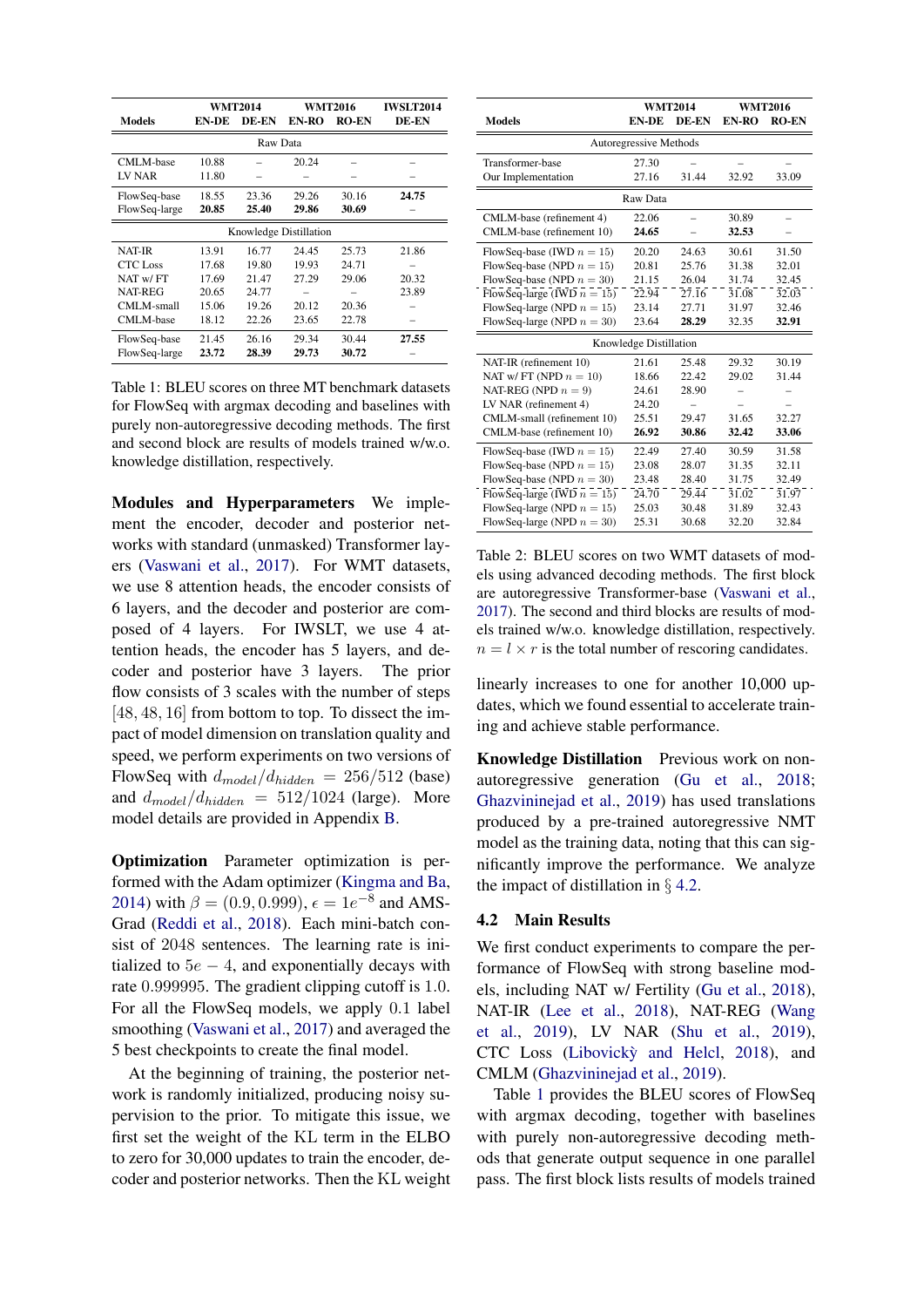<span id="page-7-0"></span>

Figure 4: The decoding speed of the Transformer (batched, beam size 5) and FlowSeq on WMT14 EN-DE test set (a) w.r.t. different batch sizes (b) bucketed by different target sentence lengths (batch size 32).

on raw data, while the second block shows results using knowledge distillation. Without using knowledge distillation, the FlowSeq base model achieves significant improvements (more than 9 BLEU points) over the baselines. This demonstrates the effectiveness of FlowSeq in modeling complex interdependences in the target languages.

Regarding the effect of knowledge distillation, we can mainly obtain two observations: i) Similar to the findings in previous work, knowledge distillation still benefits the translation quality of FlowSeq. ii) Compared to previous models, the benefit of knowledge distillation for FlowSeq is less significant, yielding less than 3 BLEU improvement on WMT2014 DE-EN corpus, and even no improvement on WMT2016 RO-EN corpus. We hypothesize that the reason for this is that FlowSeq's stronger model is more robust against multi-modality, making it less necessary to rely on knowledge distillation.

Table [2](#page-6-2) illustrates the BLEU scores of FlowSeq and baselines with advanced decoding methods such as iterative refinement, IWD and NPD rescoring. The first block in Table [2](#page-6-2) includes the baseline results from autoregressive Transformer. For the sampling procedure in IWD and NPD, we sampled from a reduced-temperature model [\(Kingma and Dhariwal,](#page-9-5) [2018\)](#page-9-5) to obtain high-quality samples. We vary the temperature within {0.1, 0.2, 0.3, 0.4, 0.5, 1.0} and select the best temperature based on the performance on development sets. The analysis of the impact of sampling temperature and other hyperparameters on samples is shown in § [4.4.](#page-8-0) For FlowSeq, NPD obtains better results than IWD, showing that FlowSeq still falls behind the autore-

<span id="page-7-1"></span>gressive Transformer on modeling the distributions of target languages. Compared with CMLM [\(Ghazvininejad et al.,](#page-9-4) [2019\)](#page-9-4) with 10 iterations of refinement, which is a contemporaneous work that achieves state-of-the-art translation performance, FlowSeq obtains competitive performance on both WMT2014 and WMT2016 corpora, with only slight degradation in translation quality. Notably we did not attempt to perform iterative refinement, but there is nothing that makes FlowSeq inherently incompatible with refinement – we leave connecting the two techniques to future work.

## 4.3 Analysis on Decoding Speed

In this section, we compare the decoding speed (measured in average time in seconds required to decode one sentence) of FlowSeq at test time with that of the autoregressive Transformer model. We use the test set of WMT14 EN-DE for evaluation and all experiments are conducted on a single NVIDIA TITAN X GPU.

How does batch size affect the decoding speed? First, we investigate how different decoding batch size can affect the decoding speed. We vary the decoding batch size within  $\{1, 4, 8, 32, 64, 128\}.$ Figure. [4a](#page-7-0) shows that for both FlowSeq and the autoregressive Transformer decoding is faster when using a larger batch size. However, FlowSeq has much larger gains in the decoding speed w.r.t. the increase in batch size, gaining a speed up of 594% of the base model and 403% of the large model when using a batch size of 128. We hypothesize that this is because the operations in FlowSeq are more friendly to batching while the incremental nature of left-to-right search in the autoregressive model is less efficient in benefiting from batching.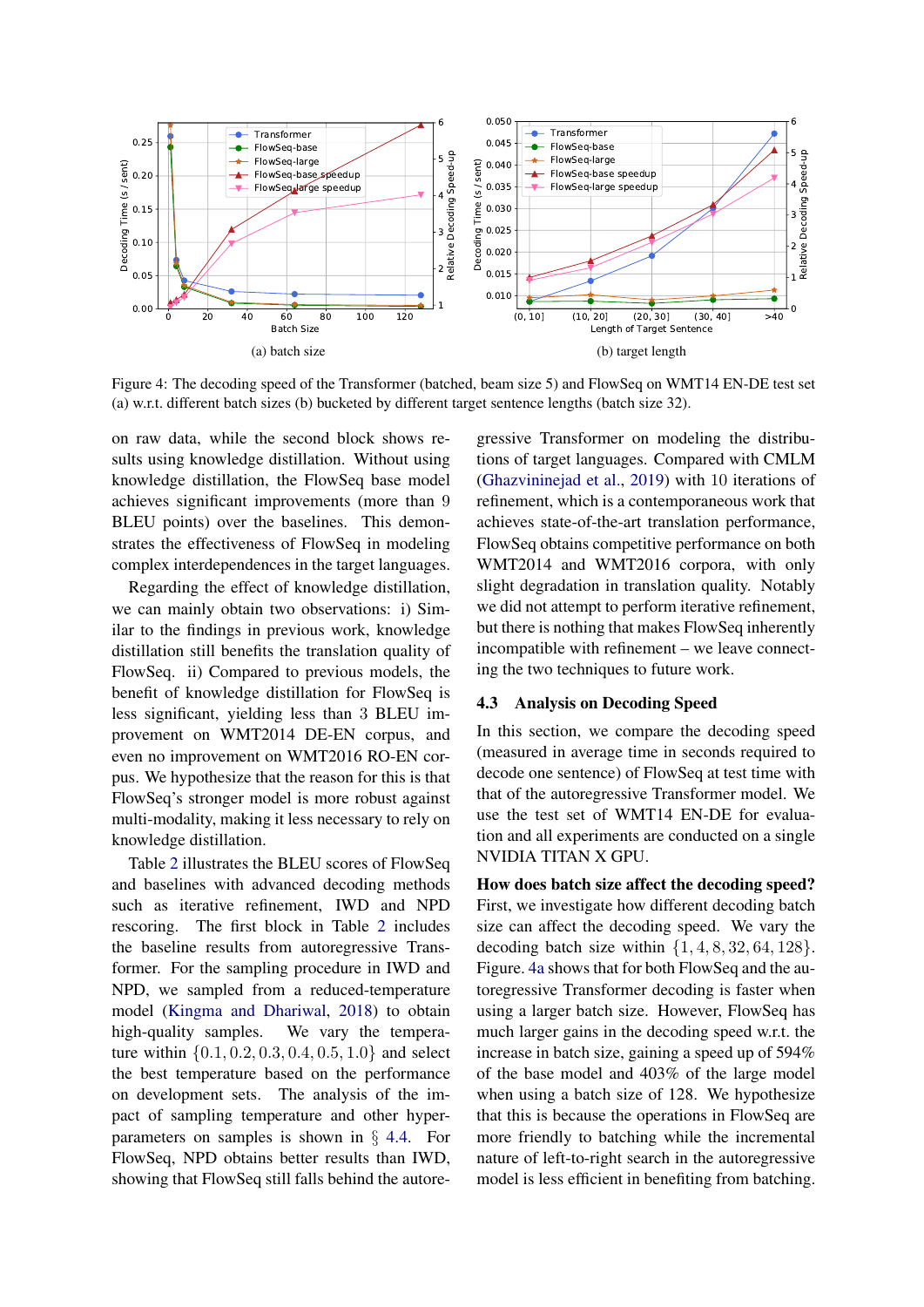<span id="page-8-1"></span>

Figure 5: Impact of sampling hyperparameters on the rescoring BLEU on the dev set of WMT14 DE-EN. Experiments are performed with FlowSeq-base trained with distillation data.  $l$  is the number of length candidates.  $r$  is the number of samples for each length.

How does sentence length affect the decoding speed? Next, we examine if sentence length is a major factor affecting the decoding speed. We bucket the test data by the target sentence length. From Fig. [4b,](#page-7-1) we can see that as the sentence length increases, FlowSeq achieves almost a constant decoding time while the autoregressive Transformer has a linearly increasing decoding time. The relative decoding speed of FlowSeq versus the Transformer linearly increases as the sequence length increases. The potential of decoding long sequences with constant time is an attractive property of FlowSeq.

#### <span id="page-8-0"></span>4.4 Analysis of Rescoring Candidates

In Fig. [5,](#page-8-1) we analyze how different sampling hyperparameters affect the performance of rescoring. First, we observe that the number of samples  $r$  for each length is the most important factor. The performance is always improved with a larger sample size. Second, a larger number of length candidates does not necessarily increase the rescoring performance. Third, we find that a larger sampling temperature (0.3 - 0.5) can increase the diversity of translations and leads to better rescoring BLEU. However, the latent samples become noisy when a large temperature (1.0) is used.

#### 4.5 Analysis of Translation Diversity

Following [He et al.](#page-9-18) [\(2018\)](#page-9-18) and [Shen et al.](#page-10-12) [\(2019\)](#page-10-12), we analyze the output diversity of FlowSeq. They proposed pairwise-BLEU and BLEU computed in a leave-one-out manner to calibrate the diversity and quality of translation hypotheses. A lower pairwise-BLEU score implies a more diverse hy-

<span id="page-8-2"></span>

Figure 6: Comparisons of FlowSeq with human translations, beam search and sampling results of Transformer-base, and mixture-of-experts model (Hard MoE [\(Shen et al.,](#page-10-12) [2019\)](#page-10-12)) on the averaged leave-one-out BLEU score v.s pairwise-BLEU in descending order.

pothesis set. And a higher BLEU score implies a better translation quality. We experiment on a subset of the test set of WMT14-ENDE with ten references for each sentence [\(Ott et al.,](#page-9-19) [2018\)](#page-9-19). In Fig. [6,](#page-8-2) we compare FlowSeq with other multihypothesis generation methods (ten hypotheses each sentence) to analyze how well the generation outputs of FlowSeq are in terms of diversity and quality. The right corner area of the figure indicates the ideal generations: high diversity and high quality. While FlowSeq still lags behind the autoregressive generation, by increasing the sampling temperature it provides a way of generating more diverse outputs while keeping the translation quality almost unchanged. More analysis of translation outputs and detailed results are provided in the Appendix [D](#page-13-0) and [E.](#page-14-0)

# 5 Conclusion

We propose FlowSeq, an efficient and effective model for non-autoregressive sequence generation by using generative flows. One potential direction for future work is to leverage iterative refinement techniques such as masked language models to further improve translation quality. Another exciting direction is to, theoretically and empirically, investigate the latent space in FlowSeq, hence providing deeper insights into the model, and allowing for additional applications such as controllable text generation.

#### Acknowledgments

Xuezhe MA was supported in part by DARPA grant FA8750-18-2-0018 funded under the AIDA program and Chunting Zhou was supported by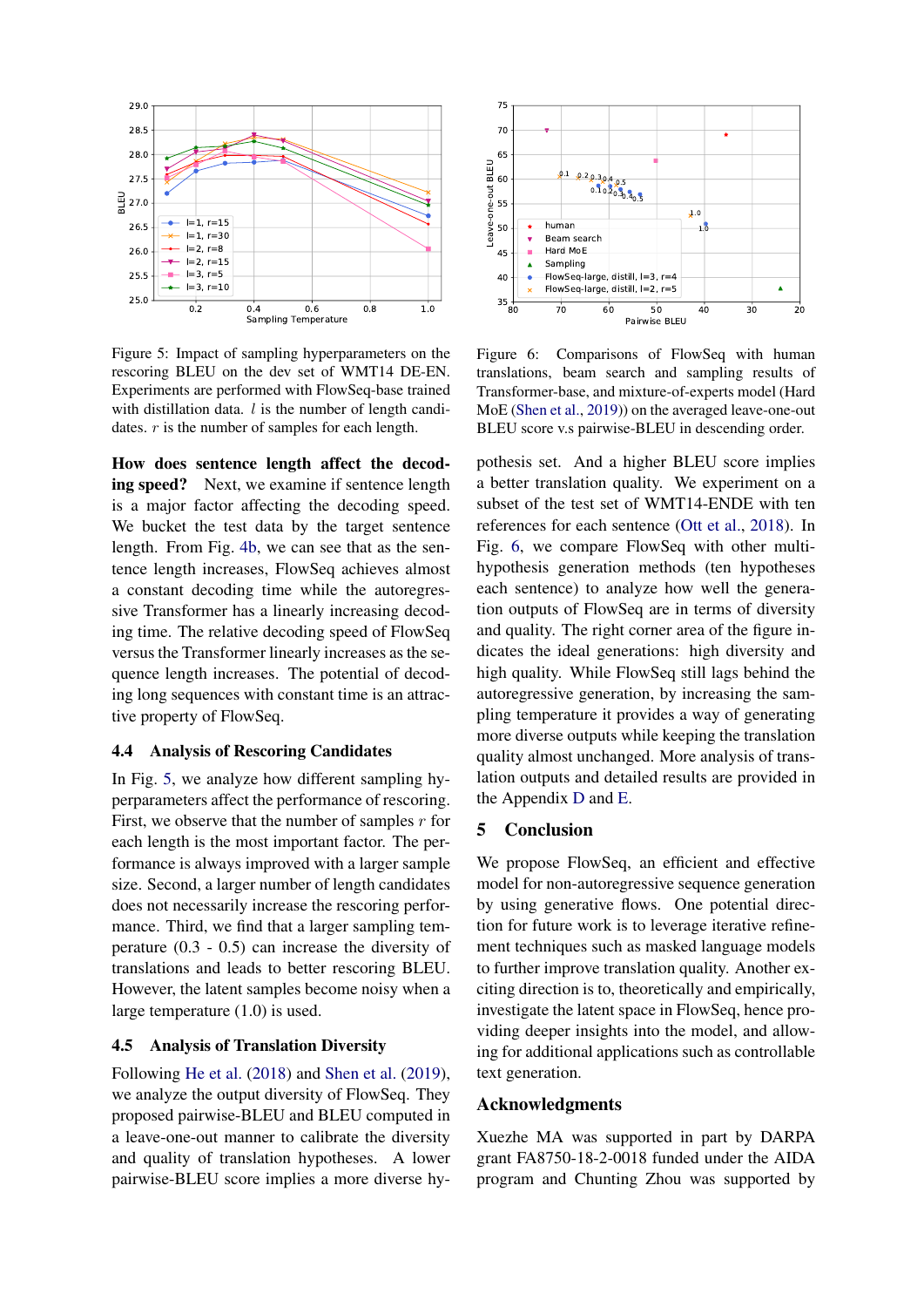DARPA grant HR0011-15-C-0114 funded under the LORELEI program. Any opinions, findings, and conclusions expressed in this material are those of the authors and do not necessarily reflect the views of DARPA. The authors thank Amazon for their gift of AWS cloud credits and anonymous reviewers for their helpful suggestions.

## References

- <span id="page-9-0"></span>Dzmitry Bahdanau, Kyunghyun Cho, and Yoshua Bengio. 2015. Neural machine translation by jointly learning to align and translate. *In International Conference on Learning Representations (ICLR)*.
- <span id="page-9-20"></span>Samuel R Bowman, Luke Vilnis, Oriol Vinyals, Andrew M Dai, Rafal Jozefowicz, and Samy Bengio. 2015. Generating sentences from a continuous space. *arXiv preprint arXiv:1511.06349*.
- <span id="page-9-12"></span>Yuri Burda, Roger Grosse, and Ruslan Salakhutdinov. 2015. Importance weighted autoencoders. *arXiv preprint arXiv:1509.00519*.
- <span id="page-9-14"></span>Mauro Cettolo, Christian Girardi, and Marcello Federico. 2012. Wit3: Web inventory of transcribed and translated talks. In *Conference of European Association for Machine Translation*, pages 261–268.
- <span id="page-9-8"></span>Jacob Devlin, Ming-Wei Chang, Kenton Lee, and Kristina Toutanova. 2018. Bert: Pre-training of deep bidirectional transformers for language understanding. *arXiv preprint arXiv:1810.04805*.
- <span id="page-9-11"></span>Laurent Dinh, Jascha Sohl-Dickstein, and Samy Bengio. 2016. Density estimation using real nvp. *arXiv preprint arXiv:1605.08803*.
- <span id="page-9-4"></span>Marjan Ghazvininejad, Omer Levy, Yinhan Liu, and Luke Zettlemoyer. 2019. Constant-time machine translation with conditional masked language models. *arXiv preprint arXiv:1904.09324*.
- <span id="page-9-2"></span>Jiatao Gu, James Bradbury, Caiming Xiong, Victor OK Li, and Richard Socher. 2018. Non-autoregressive neural machine translation. *Proceedings of the 6th International Conference on Learning Representations (ICLR-2018)*.
- <span id="page-9-1"></span>Jiatao Gu, Qi Liu, and Kyunghyun Cho. 2019. Insertion-based decoding with automatically inferred generation order. *arXiv preprint arXiv:1902.01370*.
- <span id="page-9-18"></span>Xuanli He, Gholamreza Haffari, and Mohammad Norouzi. 2018. Sequence to sequence mixture model for diverse machine translation. In *Proceedings of the 22nd Conference on Computational Natural Language Learning*, pages 583–592.
- <span id="page-9-10"></span>Sergey Ioffe and Christian Szegedy. 2015. Batch normalization: Accelerating deep network training by reducing internal covariate shift. In *International Conference on Machine Learning*, pages 448–456.
- <span id="page-9-16"></span>Diederik P Kingma and Jimmy Ba. 2014. Adam: A method for stochastic optimization. *arXiv preprint arXiv:1412.6980*.
- <span id="page-9-13"></span>Diederik P Kingma, Tim Salimans, Rafal Jozefowicz, Xi Chen, Ilya Sutskever, and Max Welling. 2016. Improving variational inference with inverse autoregressive flow. *The 29th Conference on Neural Information Processing Systems*.
- <span id="page-9-5"></span>Durk P Kingma and Prafulla Dhariwal. 2018. Glow: Generative flow with invertible 1x1 convolutions. In *Advances in Neural Information Processing Systems*, pages 10215–10224.
- <span id="page-9-3"></span>Jason Lee, Elman Mansimov, and Kyunghyun Cho. 2018. Deterministic non-autoregressive neural sequence modeling by iterative refinement. In *Proceedings of the 2018 Conference on Empirical Methods in Natural Language Processing*, pages 1173– 1182.
- <span id="page-9-17"></span>Jindřich Libovický and Jindřich Helcl. 2018. End-toend non-autoregressive neural machine translation with connectionist temporal classification. In *Proceedings of the 2018 Conference on Empirical Methods in Natural Language Processing*, pages 3016– 3021.
- <span id="page-9-6"></span>Xuezhe Ma and Eduard Hovy. 2019. Macow: Masked convolutional generative flow. *arXiv preprint arXiv:1902.04208*.
- <span id="page-9-9"></span>Xuezhe Ma, Zecong Hu, Jingzhou Liu, Nanyun Peng, Graham Neubig, and Eduard Hovy. 2018. Stackpointer networks for dependency parsing. In *Proceedings of the 56th Annual Meeting of the Association for Computational Linguistics (Volume 1: Long Papers)*, pages 1403–1414.
- <span id="page-9-21"></span>Xuezhe Ma, Chunting Zhou, and Eduard Hovy. 2019. Mae: Mutual posterior-divergence regularization for variational autoencoders. In *Proceedings of the 7th International Conference on Learning Representations (ICLR-2019)*, New Orleans, Louisiana, USA.
- <span id="page-9-7"></span>Oren Melamud, Jacob Goldberger, and Ido Dagan. 2016. [context2vec: Learning generic context em](https://doi.org/10.18653/v1/K16-1006)[bedding with bidirectional LSTM.](https://doi.org/10.18653/v1/K16-1006) In *Proceedings of The 20th SIGNLL Conference on Computational Natural Language Learning*, pages 51–61, Berlin, Germany. Association for Computational Linguistics.
- <span id="page-9-19"></span>Myle Ott, Michael Auli, David Grangier, et al. 2018. Analyzing uncertainty in neural machine translation. In *International Conference on Machine Learning*, pages 3953–3962.
- <span id="page-9-15"></span>Myle Ott, Sergey Edunov, Alexei Baevski, Angela Fan, Sam Gross, Nathan Ng, David Grangier, and Michael Auli. 2019. fairseq: A fast, extensible toolkit for sequence modeling. In *Proceedings of NAACL-HLT 2019: Demonstrations*.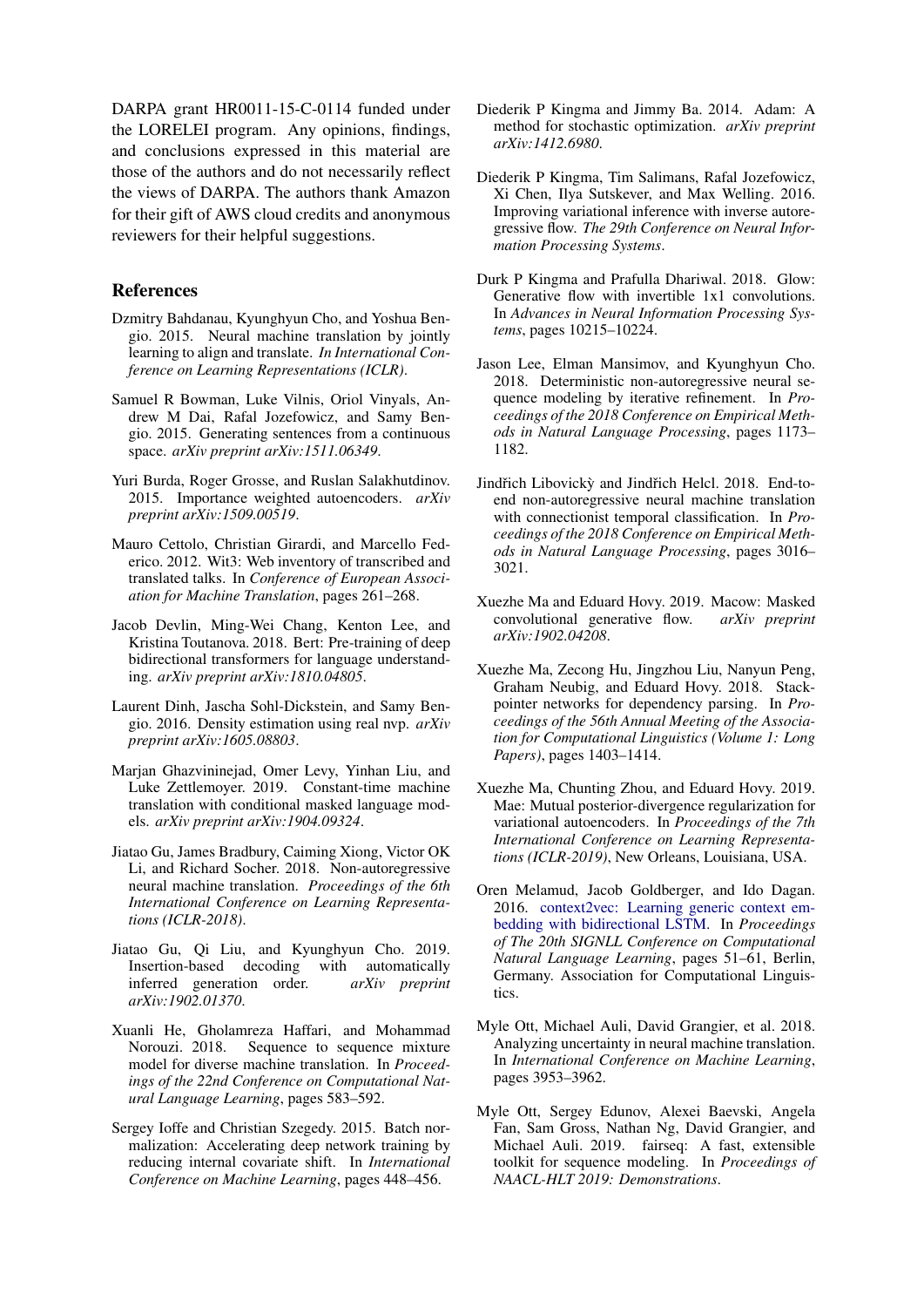- <span id="page-10-8"></span>George Papamakarios, Theo Pavlakou, and Iain Murray. 2017. Masked autoregressive flow for density estimation. In *Advances in Neural Information Processing Systems*, pages 2338–2347.
- <span id="page-10-6"></span>Ryan Prenger, Rafael Valle, and Bryan Catanzaro. 2019. Waveglow: A flow-based generative network for speech synthesis. In *ICASSP 2019- 2019 IEEE International Conference on Acoustics, Speech and Signal Processing (ICASSP)*, pages 3617–3621. IEEE.
- <span id="page-10-9"></span>Sashank J Reddi, Satyen Kale, and Sanjiv Kumar. 2018. On the convergence of adam and beyond. In *Proceedings of the 6th International Conference on Learning Representations (ICLR-2018)*.
- <span id="page-10-5"></span>Danilo Jimenez Rezende and Shakir Mohamed. 2015. Variational inference with normalizing flows. In *Proceedings of the 32nd International Conference on International Conference on Machine Learning-Volume 37*, pages 1530–1538. JMLR. org.
- <span id="page-10-0"></span>Alexander M Rush, Sumit Chopra, and Jason Weston. 2015. A neural attention model for abstractive sentence summarization. In *Proceedings of the 2015 Conference on Empirical Methods in Natural Language Processing*, pages 379–389.
- <span id="page-10-12"></span>Tianxiao Shen, Myle Ott, Michael Auli, et al. 2019. Mixture models for diverse machine translation: Tricks of the trade. In *International Conference on Machine Learning*, pages 5719–5728.
- <span id="page-10-11"></span>Raphael Shu, Jason Lee, Hideki Nakayama, and Kyunghyun Cho. 2019. Latent-variable nonautoregressive neural machine translation with deterministic inference using a delta posterior. *arXiv preprint arXiv:1908.07181*.
- <span id="page-10-3"></span>Mitchell Stern, William Chan, Jamie Kiros, and Jakob Uszkoreit. 2019. Insertion transformer: Flexible sequence generation via insertion operations. *arXiv preprint arXiv:1902.03249*.
- <span id="page-10-2"></span>Ashish Vaswani, Noam Shazeer, Niki Parmar, Jakob Uszkoreit, Llion Jones, Aidan N Gomez, Łukasz Kaiser, and Illia Polosukhin. 2017. Attention is all you need. In *Advances in neural information processing systems*, pages 5998–6008.
- <span id="page-10-1"></span>Oriol Vinyals, Alexander Toshev, Samy Bengio, and Dumitru Erhan. 2015. Show and tell: A neural image caption generator. In *Proceedings of the IEEE conference on computer vision and pattern recognition*, pages 3156–3164.
- <span id="page-10-7"></span>Martin J Wainwright, Michael I Jordan, et al. 2008. Graphical models, exponential families, and variational inference. *Foundations and Trends* $(\widehat{R})$  *in Machine Learning*, 1(1–2):1–305.
- <span id="page-10-10"></span>Yiren Wang, Fei Tian, Di He, Tao Qin, ChengXiang Zhai, and Tie-Yan Liu. 2019. Non-autoregressive machine translation with auxiliary regularization. *arXiv preprint arXiv:1902.10245*.

<span id="page-10-4"></span>Zachary Ziegler and Alexander Rush. 2019. Latent normalizing flows for discrete sequences. In *International Conference on Machine Learning*, pages 7673–7682.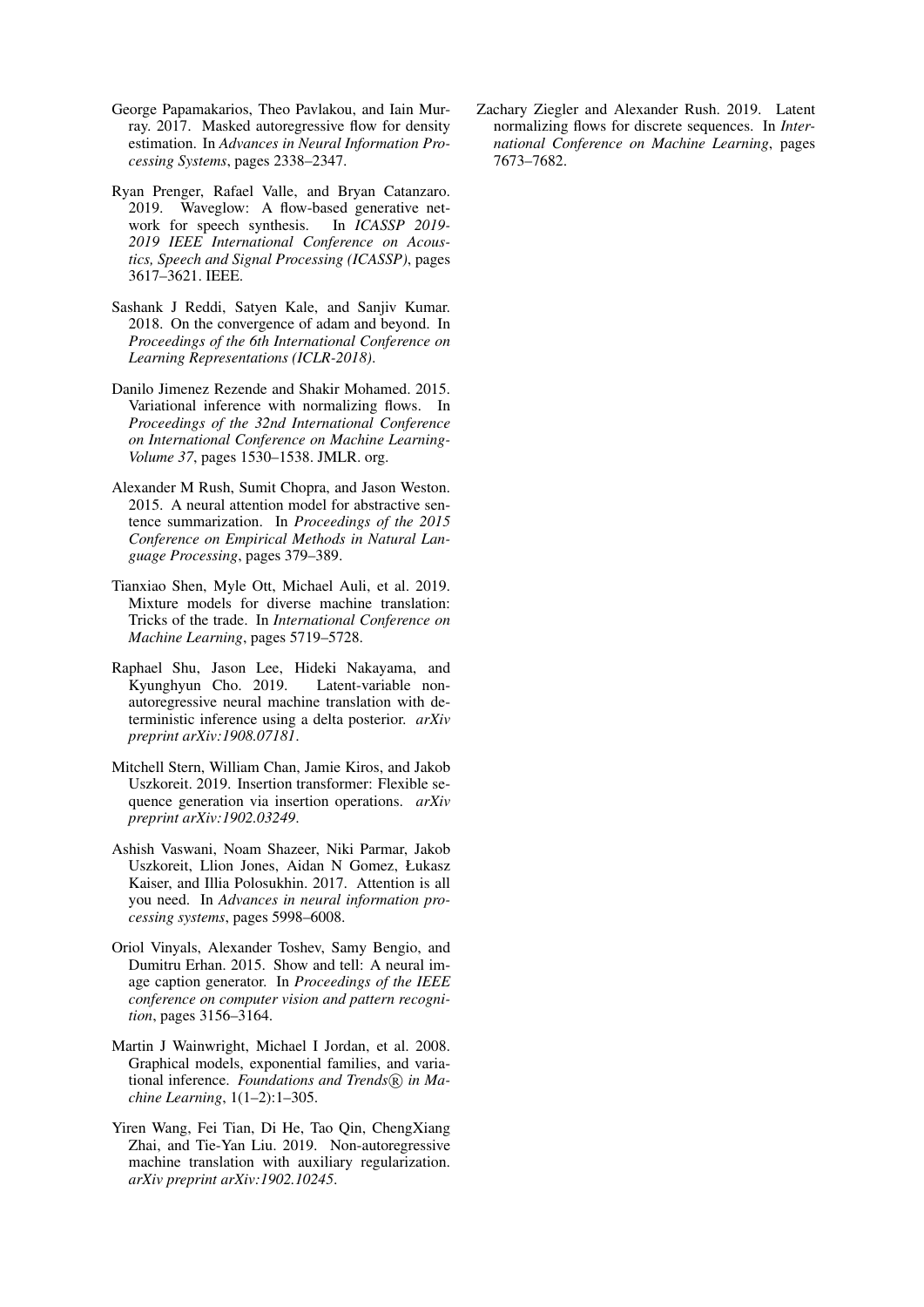# Appendix: FlowSeq

 $\mathbf{z}'_t = \mathbf{s} \odot \mathbf{z}_t + \mathbf{b}.$ 

 $T \cdot \text{sum}(\log |\mathbf{s}|)$ 

 $\mathbf{z}'_t = \mathbf{z}_t \mathbf{W},$ 

# <span id="page-11-0"></span>A Flow Layers

# ActNorm

Log-determinant:

Invertible Linear

Log-determinant:

 $T \cdot h \cdot \log |\det(\mathbf{W})|$ 

where  $h$  is the number of heads.

# Affine Coupling

$$
\mathbf{z}_a, \mathbf{z}_b = \text{split}(\mathbf{z})
$$
  
\n
$$
\mathbf{z}'_a = \mathbf{z}_a
$$
  
\n
$$
\mathbf{z}'_b = \text{s}(\mathbf{z}_a, \mathbf{x}) \odot \mathbf{z}_b + \text{b}(\mathbf{z}_a, \mathbf{x})
$$
  
\n
$$
\mathbf{z}' = \text{concat}(\mathbf{z}'_a, \mathbf{z}'_b),
$$

Log-determinant:

 $sum(log |s|)$ 

# <span id="page-11-1"></span>B Model Details

| Model             | <b>Dimensions (Model/Hidden)</b> | #Params |
|-------------------|----------------------------------|---------|
| Transformer-base  | 512/2048                         | 65M     |
| Transformer-large | 2014/4096                        | 218M    |
| FlowSeq-base      | 256/512                          | 73M     |
| FlowSeq=large     | 512/2014                         | 258M    |

Table 3: Comparison of model size in our experiments.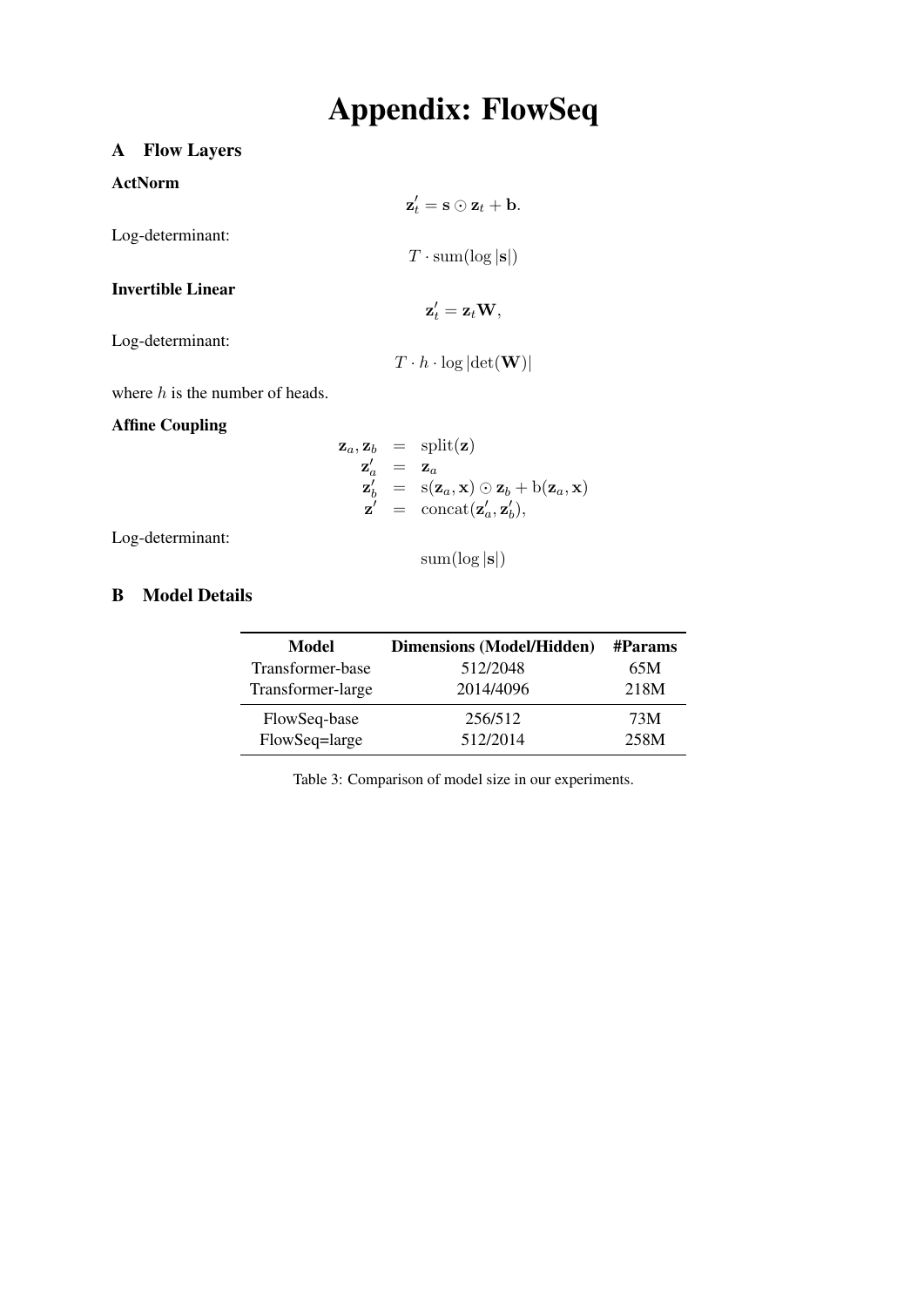# C Analysis of training dynamics

<span id="page-12-0"></span>

Figure 7: Training dynamics.

In Fig. [7,](#page-12-0) we plot the train and dev loss together with dev BLEU scores for the first 50 epochs. We can see that the reconstruction loss is increasing at the initial stage of training, then starts to decrease when training with full KL loss. In addition, we observed that FlowSeq does not suffer the KL collapse problem [\(Bowman et al.,](#page-9-20) [2015;](#page-9-20) [Ma et al.,](#page-9-21) [2019\)](#page-9-21). This is because the decoder of FlowSeq is non-autogressive, with latent variable z as the only input.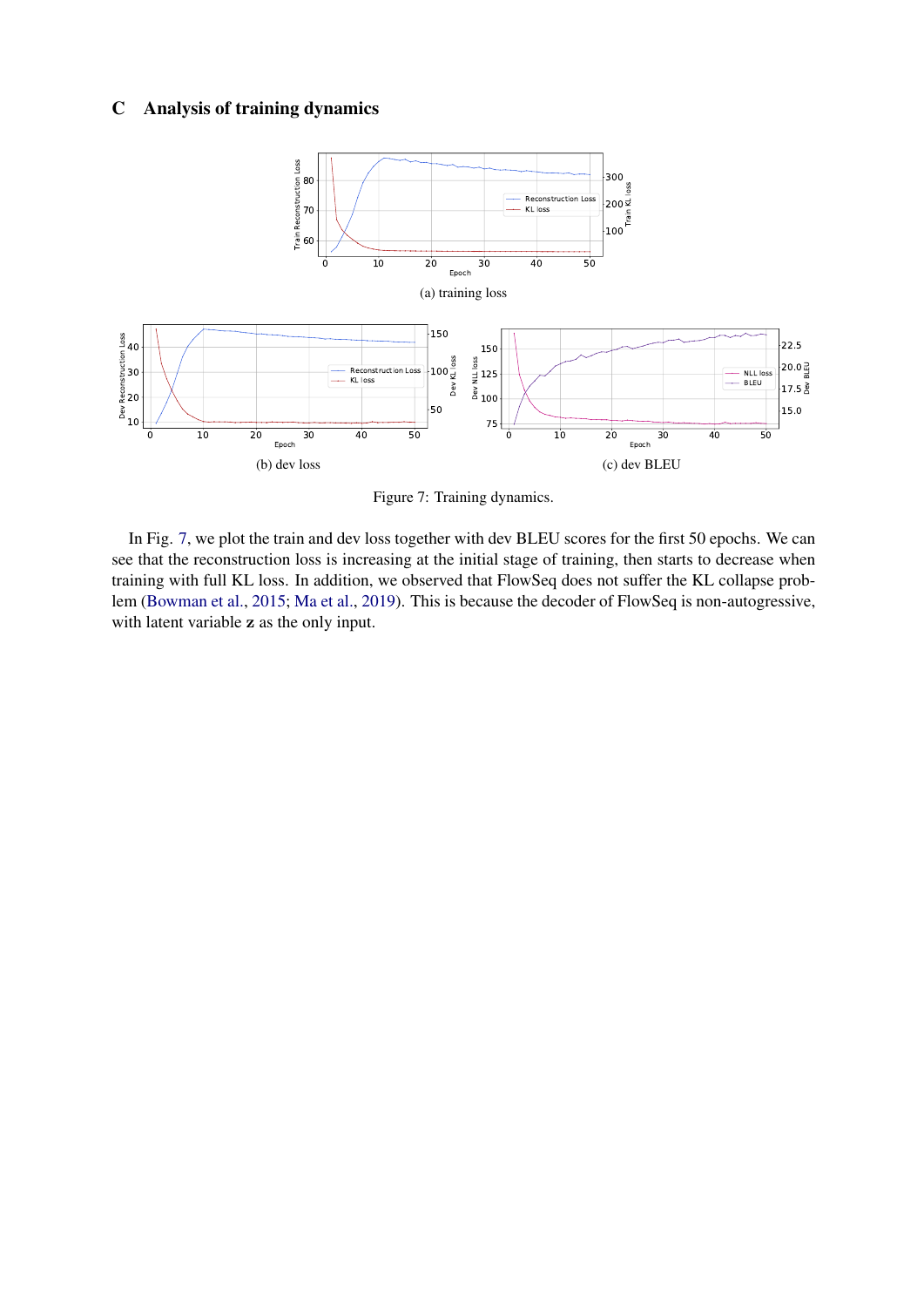# <span id="page-13-0"></span>D Analysis of Translation Results

<span id="page-13-1"></span>

| Source              | Grundnahrungsmittel gibt es schlielich berall und jeder Supermarkt hat mit-<br>tlerweile Sojamilch und andere Produkte.                                                                                   |
|---------------------|-----------------------------------------------------------------------------------------------------------------------------------------------------------------------------------------------------------|
| <b>Ground Truth</b> | There are basic foodstuffs available everywhere, and every supermarket now<br>has soya milk and other products.                                                                                           |
| Sample 1            | After all, there are basic foods everywhere and every supermarket now has<br>soya amch and other products.                                                                                                |
| Sample 2            | After all, the food are available everywhere everywhere and every supermarket                                                                                                                             |
| Sample 3            | has soya milk and other products.<br>After all, basic foods exist everywhere and every supermarket has now had soy<br>milk and other products.                                                            |
| Source              | Es kann nicht erklären, weshalb die National Security Agency Daten ber das<br>Privatleben von Amerikanern sammelt und warum Whistleblower bestraft wer-                                                   |
| <b>Ground Truth</b> | den, die staatliches Fehlverhalten offenlegen.<br>And, most recently, it cannot excuse the failure to design a simple website<br>more than three years since the Affordable Care Act was signed into law. |
| Sample 1            | And recently, it cannot apologise for the inability to design a simple website in<br>the more than three years since the adoption of Affordable Care Act.                                                 |
| Sample 2            | And recently, it cannot excuse the inability to design a simple website in more                                                                                                                           |
| Sample 3            | than three years since the adoption of Affordable Care Act.<br>Recently, it cannot excuse the inability to design a simple website in more than<br>three years since the Affordable Care Act has passed.  |
| Source              | Doch wenn ich mir die oben genannten Beispiele ansehe, dann scheinen sie                                                                                                                                  |
| <b>Ground Truth</b> | weitgehend von der Regierung selbst gewählt zu sein.<br>Yet, of all of the examples that I have listed above, they largely seem to be of<br>the administration's own choosing.                            |
| Sample 1            | However, when I look at the above mentioned examples, they seem to be<br>largely elected by the government itself.                                                                                        |
| Sample 2            | But if I look at the above mentioned examples, they seem to have been largely<br>elected by the government itself.                                                                                        |
| Sample 3            | But when I look at the above examples, they seem to be largely chosen by the<br>government itself.                                                                                                        |
| Source              | Damit wollte sie auf die Gefahr von noch gröeren Ruinen auf der Schweizer<br>Wiese hinweisen - sollte das Riesenprojekt eines Tages scheitern.                                                            |
| <b>Ground Truth</b> | In so doing they wanted to point out the danger of even bigger ruins on the<br>Schweizer Wiese - should the huge project one day fail.                                                                    |
| Sample 1            | In so doing, it wanted to highlight the risk of even greater ruins on the Swiss<br>meadow - the giant project should fail one day.                                                                        |
| Sample 2            | In so doing, it wanted to highlight the risk of even greater ruins on the Swiss<br>meadow - if the giant project fail one day.                                                                            |
| Sample 3            | In doing so, it wanted point out the risk of even greater ruins on the Swiss<br>meadow - the giant project would fail one day.                                                                            |

Table 4: Examples of translation outputs from FlowSeq-base with sampling hyperparameters  $l = 3, r = 10, \tau =$ 0.4 on WMT14-DEEN.

In Tab. [4,](#page-13-1) we present randomly picked translation outputs from the test set of WMT14-DEEN. For each German input sentence, we pick three hypotheses from 30 samples. We have the following observations: First, in most cases, it can accurately express the meaning of the source sentence, sometimes in a different way from the reference sentence, which cannot be precisely reflected by the BLEU score. Second, by